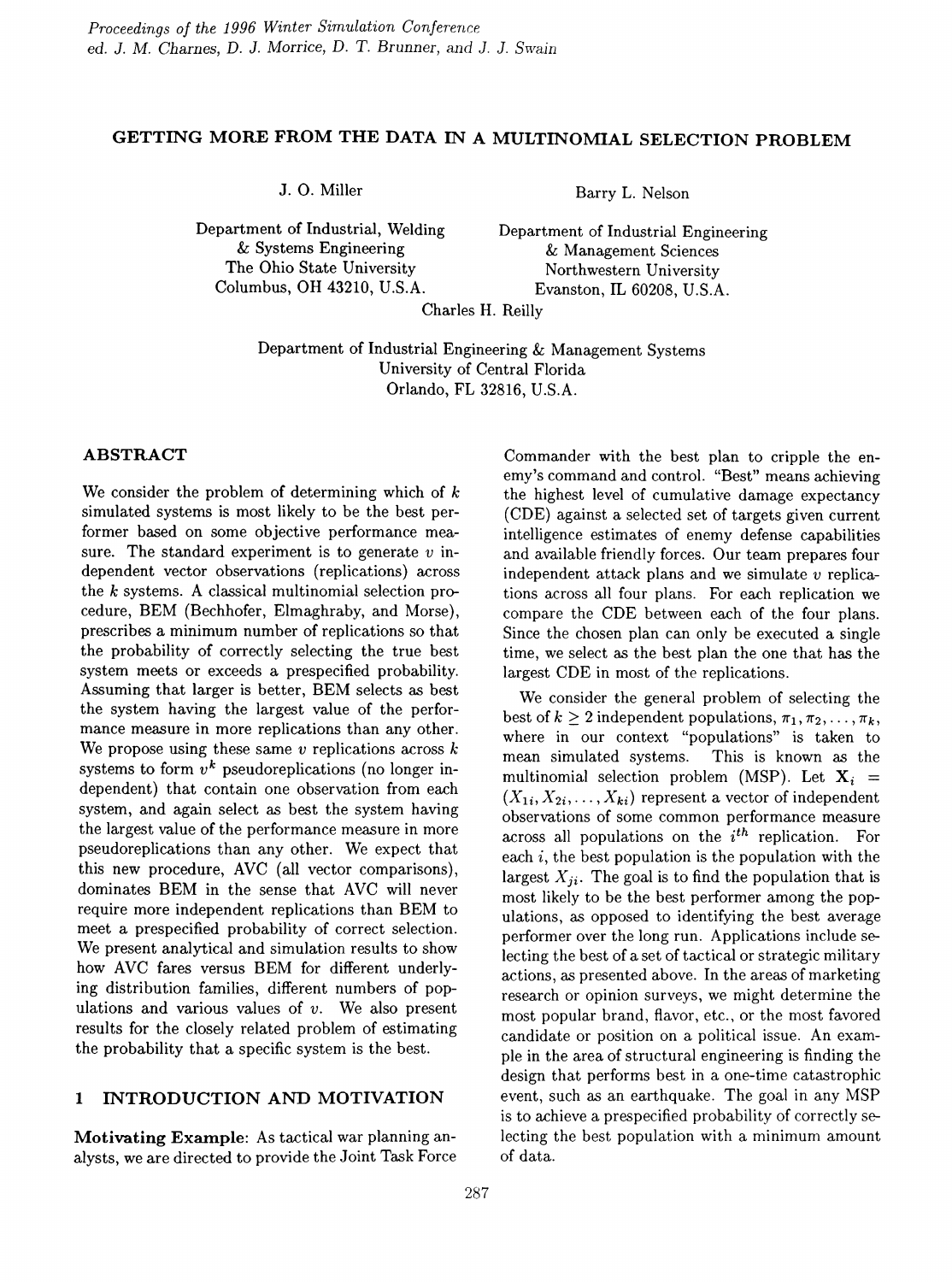Let  $Y_{ji} = 1$  if  $X_{ji} > X_{\ell i}$ , for  $\ell = 1, 2, ..., k$ , but  $\ell \neq j$ ; and let  $Y_{ji} = 0$  otherwise. In other words,  $Y_{ji} = 1$  if  $X_{ji}$  is the largest observation in  $X_i$ . In case of a tie for the largest value, we randomly select one of the tied populations *as* the best. Suppose that there are *v* independent replications across all populations, and let  $Y_j = \sum_{i=1}^{\infty} Y_{ji}$  represent the number of times population  $j$  wins out of these  $v$  replications. So  $\sum_{j=1}^{k} Y_j = v$  and the k-variate discrete random variable  $\mathbf{Y} = (Y_1, Y_2, \dots, Y_k)$  follows a multinomial distribution with  $p_j = \Pr{\{\pi_j \text{ wins}\}, j = 1, 2, ..., k, \}$ where  $0 < p_j < 1, j = 1, 2, ..., k$ , and  $\sum_{j=1}^{k} p_j = 1$ . The probability mass function for  $\mathbf Y$  with parameter *v* and success probabilities  $\mathbf{p} = (p_1, p_2, \dots, p_k)$  is

$$
\Pr\{Y_1=y_1, Y_2=y_2, \ldots, Y_k=y_k\}=\frac{v!}{\prod_{j=1}^k y_j!}\prod_{j=1}^k p_j^{y_j}
$$

The goal of MSP is to find the population  $\pi_i$  associated with the largest *Pi.*

The paper is organized as follows: We first provide a brief review of MSP and the classical approach to solving it. Then we describe our new procedure that uses the same data and increases the probabilitly of correctly selecting the best population. Some analytical results are presented next, along with empirical results for a number of specific distributions for the  $X_{ji}$ . Finally, we describe the closely related problem of estimating  $p_j$ , the probability that population j will be the best.

### 2 BACKGROUND

Bechhofer, Elmaghraby and Morse (1959) describe a single-stage procedure for selecting the multinomial event (population) which has the largest success probability. BEM requires the specification of  $P^*$  (where  $1/k < P^* < 1$ , a minimum probability of correctly identifying the population with the largest success probability (i.e., the best population), and  $\theta^*$  (where  $1 < \theta^* < \infty$ , the ratio of the largest success probability to the second largest success probability. The procedure consists of the following steps:

#### Procedure BEM

- 1. For given k and  $\theta^*$ , find the minimum value of  $\nu$ that guarantees that the probability of selecting the best population is at least  $P^*$ .
- 2. Generate *v* independent replications for each population.
- 3. Compute  $Y_j = \sum_{i=1}^v Y_{ji}$ , for  $j = 1, 2, ..., k$ .

4. Let  $y_{[1]} \leq y_{[2]} \leq \cdots \leq y_{[k]}$  be the ranked sample counts from step 3. Select the population associated with the largest count,  $y_{[k]}$ , as the best population. In case of a tie for the largest count, randomly select one of the tied populations as the best.

To determine the appropriate *v* in step 1, let  $p_{[1]} \leq$  $p_{[2]} \leq \cdots \leq p_{[k]}$  denote the ranked success probabilities for the *k* populations. Since only values of the ratio  $\theta = p_{[k]}/p_{[k-1]}$  greater than or equal to  $\theta^*$  are of interest, we are indifferent between the best and the next-best population for values of  $\theta < \theta^*$ . A procedure of this type is referred to as an *indifference-zone approach.* Select *v as* the minimum number of independent vector observations required to achieve a probability of correct selection (PCS) greater than or equal to  $P^*$  whenever  $\theta > \theta^*$ .

If we obtain a PCS  $\geq P^*$  with our selected v under the least favorable configuration (LFC) of  $p =$  $(p_{[1]}, p_{[2]}, \ldots, p_{[k]})$ , a PCS of at least  $P^*$  can be guaranteed for any configuration of p with  $\theta > \theta^*$ . Keston and Morse (1959) prove that the LFC for BEM is given by:

$$
p_{[1]} = p_{[2]} = \cdots = p_{[k-1]} = \frac{1}{(\theta^* + k - 1)}
$$

$$
p_{[k]} = \frac{\theta^*}{(\theta^* + k - 1)}
$$

However, the PCS can be calculated for any configuration of **p** with  $p_{[k]} > p_{[k-1]}$ . Let  $\pi_{[j]}$  be the population associated with  $p_{[j]}$  and let  $Y_{[j]}$  represent the number of wins for  $\pi_{[j]}$ . So the subscripts for the populations and the associated number of wins are based on the ranking of the  $p_i$  *s*. We refer to the PCS using BEM for a fixed *k* and *v* as PCS<sup>bem</sup>. For any fixed  $\overline{k}$  and  $v$ , PCS<sup>bem</sup>can be expressed as

$$
PCSbem(p) = \sum \frac{1}{t} \frac{v!}{\prod_{j=1}^{k} Y_{[j]}} \prod_{j=1}^{k} p_{[j]}^{Y_{[j]}},
$$

where the summation is over all vectors  $Y =$  $(Y_{[1]}, \ldots, Y_{[k]})$  such that  $Y_{[k]} \ge Y_{[j]}$  ( $j = 1, 2, \ldots, k-1$ ), and t is the number of populations tied for the most wins.

# 3 NEWMETHOD

We propose a method to provide a PCS greater than or equal to PCS<sup>bem</sup> using the same replications  $X_i, i = 1, 2, \ldots, v$ . In other words, an improvement in PCS for "free." We use the BEM parameters  $k, P^*$ , and  $\theta^*$ , and we execute the first step of BEM to find a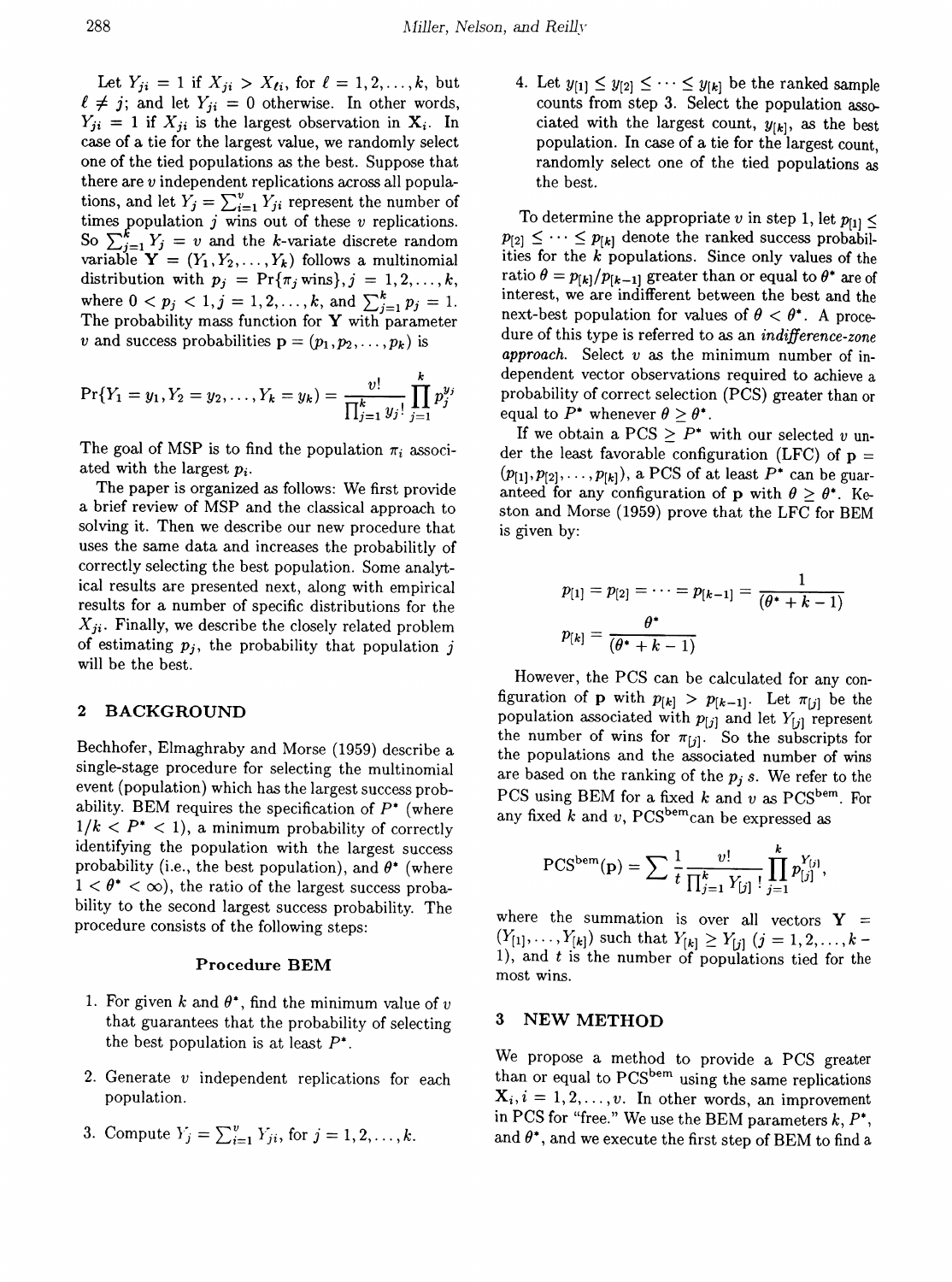value of  $v$ . Then a total of  $v^k$  pseudoreplications are formed by associating each  $X_{ji}$  ( $j = 1, 2, ..., k; i =$  $1, 2, \ldots, v$ , with all possible combinations of the remaining  $X_{\ell h}$  ( $\ell = 1, 2, ..., k; \ell \neq j; h = 1, 2, ..., v$ ). Each such pseudoreplication contains one observation from each population. Note that the  $v^k$  pseudoreplications include the *v* independent replications from which the pseudoreplications are formed.

Define

$$
Z_j = \sum_{a_1=1}^v \sum_{a_2=1}^v \cdots \sum_{a_k=1}^v \prod_{\ell=1; \ell \neq j}^k \phi(X_{ja_j}, X_{\ell a_\ell}) \quad (1)
$$

for  $j = 1, 2, ..., k$ , where  $\phi(X_{ji}, X_{\ell i})$  is an indicator function that takes the value 1 only if  $X_{ii}$  is larger than  $X_{\ell i}$ . Thus,  $Z_j$  represents the number of times out of  $v^k$  pseudoreplications that population  $\pi_i$  wins. This new procedure consists of the following steps:

### Procedure AVC

- 1. Given values for k,  $P^*$ , and  $\theta^*$ , use step 1 of procedure BEM to determine a value for *v.*
- 2. Generate  $v$  independent replications for each population and construct the additional  $v^k - v$ pseudoreplications possible with one value from each of the populations.
- 3. Compute  $Z_i$  using equation (1).
- 4. Let  $z_{[1]} \leq z_{[2]} \leq \cdots \leq z_{[k]}$  be the ranked sample counts from step 3. Select the population associated with the largest count,  $z_{[k]}$ , as the best population. In case of a tie for the largest count, randomly select one of the tied populations as the best.

We conjecture that the PCS with AVC, referred to as  $PCS<sup>ave</sup>$ , is greater than or equal to  $PCS<sup>bem</sup>$ . PCS<sup>avc</sup> can be expressed

$$
\text{PCS}^{\text{avc}}(\mathbf{p}) = \sum_{Z_{[k]}} \frac{1}{t} \Pr\{Z_{[1]} = z_{[1]}, \dots, Z_{[k]}\},
$$

where the summation is over all vectors  $Z =$  $(Z_{[1]}, \ldots, Z_{[k]})$  such that  $Z_{[k]} \ge Z_{[j]}, j = 1, 2, \ldots, k-1$ 1, and  $t$  is the number of populations tied for the most wins. Since Z does not follow a multinomial distribution, we must go back to the distributions of the original observations,  $X_{ji}$ ,  $j = 1, 2, \ldots, k; i = 1, 2, \ldots, v$ to calculate PCS<sup>avc</sup>. Analytical and simulation results using a number of different population distributions show that PCS<sup>avc</sup> depends on the underlying distributions of the  $X_{ji}$  *s*.

#### 4 ANALYTICAL RESULTS

Initially, we restrict our attention to continuous distributions for the  $X_{ji}$  *s* which eliminates the possibility of ties among observations. We can calculate PCSavc by conditioning on the joint density of all the order statistics for the  $v$  independent replications from  $\pi_{[k]}$ . Let  $\pi_{[k]}$  follow some distribution and let X represent an observation from  $\pi_{[k]}$ . Let all the remaining populations be identically distributed and let  $O$  represent an observation from any of these populations. This set up gives us the LFC for BEM.

Consider permutations of the ranks of the observations from all populations. For any such permutation we can determine the value of  $Z_{[k]}$  and calculate the probability of obtaining that arrangement of ranks. We refer to such an arrangement as a *rank order.*

As an example, suppose  $k = 3, v = 2$ . Then

$$
Pr{Z_{[3]} = 8} = Pr{O_{(1)} < O_{(2)} < O_{(3)} \n< O_{(4)} < X_{(1)} < X_{(2)} }
$$
\n
$$
Pr{Z_{[3]} = 6} = 4 Pr{O_{(1)} < O_{(2)} < O_{(3)} \n< X_{(1)} < O_{(4)} < X_{(2)} }
$$
\n(3)

Probability statement (2) uniquely covers all 4! permutations of the O's that are less than both *X's.* However, in probability statement (3), since all the O's are not adjacent, we need to consider how many of the 4! permutations of the  $O$ 's result in a unique combination of adjacent  $O$ 's. This is why the coefficient '4' appears on the right-hand side of equation (3). Similar arguments can be used to derive expressions for possible values of  $Z_{[k]}$  for integers  $k, v \geq 2$ . For this example, there is only a single rank order that results in each value of  $Z_{[k]}$ . As k or *v* get even moderately large, there will be multiple rank orders that result in the same value for  $Z_{[k]}$  and the calculation of the probability of each value of  $Z_{[k]}$  becomes extremely tedious.

If we pick a particular distribution family for *X* and 0, then we can obtain experimental results with simulation as well as derive formulas to compare PCS<sup>avc</sup> with PCS<sup>bem</sup>. First, consider  $X \sim \exp(\lambda)$ and  $O \sim \exp(\mu)$  and let  $\lambda < \mu$ , where  $\lambda$  and  $\mu$ are exponential rates. For  $k = 2, v = 2$ , we have  $p_{[2]} = \Pr\{X > 0\} = \mu/(\lambda + \mu)$  and  $p_{[1]} = \Pr\{X < \mu\}$  $\{O\} = \lambda/(\lambda + \mu)$ . To calculate PCS<sup>bem</sup>, we need to consider vectors  $\mathbf{Y} = (Y_{[1]}, Y_{[2]})$  such that  $Y_{[2]} \geq Y_{[1]}$ .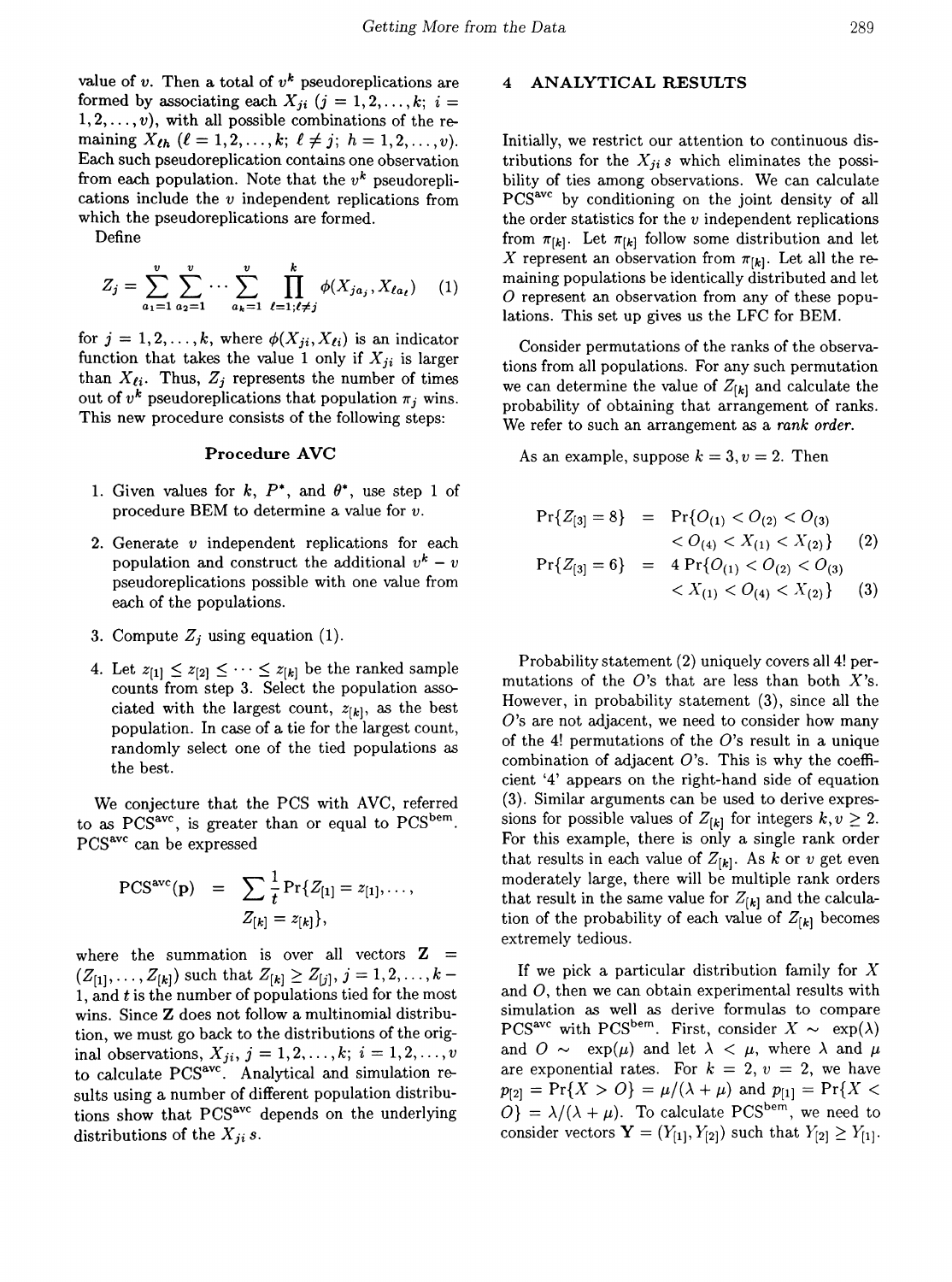With  $v = 2$ , the only possible **Y's** with  $Y_{[2]} \geq Y_{[1]}$  are  $(0,2)$  and  $(1,1)$ . This gives us

$$
\begin{array}{rcl}\n\text{PCS}^{\text{bem}} & = & \Pr\{Y_{[2]} = 2\} + \frac{1}{2} \Pr\{Y_{[2]} = 1\} \tag{4} \\
& = & p_{[2]}^2 + \frac{1}{2} \cdot 2 p_{[1]} p_{[2]} \\
& = & \frac{\mu}{\lambda + \mu}\n\end{array}
$$

Similarly, to calculate PCS<sup>avc</sup>, we need to consider vectors  $\mathbf{Z} = (Z_{[1]}, Z_{[2]})$  such that  $Z_{[2]} \geq Z_{[1]}$ . With  $v^k = 4$ , the only Z's with  $Z_{[2]} \geq Z_{[1]}$  are: (0,4), (1,3), (2,2). So

$$
PCSave = Pr{Z[2] = 4} + Pr{Z[2] = 3} + \frac{1}{2} Pr{Z[2] = 2}.
$$
 (5)

When  $X \sim \exp(\lambda)$ , the joint distribution of  $(X_{[1]}, X_{[2]})$  is  $f_{12}(a, b) = 2\lambda^2 e^{-\lambda(a+b)}$ . The probabilities for the values of  $Z_{[2]}$  in Equation (5) and PCS<sup>avc</sup> can then be found as follows:

$$
Pr{Z_{[2]} = 4} = \int_{0}^{\infty} \int_{0}^{b} (1 - e^{-\mu a})^{2} \times
$$
  
\n
$$
2\lambda^{2} e^{-\lambda(a+b)} da \, db
$$
  
\n
$$
= \frac{\mu^{2}}{(2\lambda + \mu)(\lambda + \mu)}
$$
  
\n
$$
Pr{Z_{[2]} = 3} = 2 \int_{0}^{\infty} \int_{0}^{b} (1 - e^{-\mu a})(e^{-\mu a} - e^{-\mu b}) \times
$$
  
\n
$$
2\lambda^{2} e^{-\lambda(a+b)} da \, db
$$
  
\n
$$
= \frac{2\lambda^{2}}{(2\lambda + \mu)(\lambda + \mu)^{2}}
$$
  
\n
$$
Pr{Z_{[2]} = 2} = \int_{0}^{\infty} \int_{0}^{b} (e^{-\mu a} - e^{-\mu b})^{2} \times
$$
  
\n
$$
2\lambda^{2} e^{-\lambda(a+b)} da \, db +
$$
  
\n
$$
2 \int_{0}^{\infty} \int_{0}^{b} (1 - e^{-\mu a}) e^{-\mu b} \times
$$
  
\n
$$
2\lambda^{2} e^{-\lambda(a+b)} da \, db
$$
  
\n
$$
= \frac{2\lambda\mu(4\lambda\mu + \mu^{2} + \lambda^{2})}{(2\lambda + \mu)(\lambda + 2\mu)(\lambda + \mu)^{2}}
$$
  
\n
$$
PCS^{ave} = \frac{\mu(\lambda^{2} + 6\lambda\mu + 2\mu^{2})}{(2\lambda + \mu)(\lambda + 2\mu)(\lambda + \mu)}
$$

Given expressions for both PCS<sup>bem</sup> and PCS<sup>avc</sup>, we can find the improvement in PCS with AVC from

$$
\Delta PCS = PCS^{ave} - PCS^{beam}
$$
  
= 
$$
\frac{\lambda \mu(\mu - \lambda)}{(2\lambda + \mu)(\lambda + 2\mu)(\lambda + \mu)} > 0
$$
 (6)

The  $(\mu - \lambda) > 0$  term in equation (6) shows that when X is the best population, AVC always shows an improvement in PCS over BEM. Similar analytical results have been obtained for exponential populations with  $k = 2, v = 3$  and  $k = 3, v = 2$ . Additionally, results for continuous uniform populations  $(k = 2, v = 2, 3; k = 3, v = 2)$  show an increase in PCS with AVC, but the increase is different than it is for the exponential populations.

As an illustration of how AVC compares to BEM for discrete distributions, let  $X \sim \text{Bern}(p_x)$  and  $\theta \sim$ Bern $(p_o)$  with  $p_x > p_o$ . For  $k = 2$ ,  $v = 2$ , we have  $p_{[2]}$  = Pr{X > O} = 1/2( $p_x$  + 1 -  $p_o$ ) and  $p_{[1]}$  =  $Pr{X < 0} = 1/2(p_o + 1 - p_x)$ . From equation (4) we obtain

$$
PCS^{bem} = \frac{1}{2}(p_x + 1 - p_o)
$$

pcsavc can be calculated *as* we did for our exponential example by finding the probabilities for the following values of  $Z_{[2]}$  and using Equation (5).

$$
Pr{Z_{[2]} = 4} = \frac{9}{16}p_x^2 - \frac{5}{8}p_x^2p_o + \frac{1}{8}p_x^2p_o^2
$$
  
\n
$$
+ \frac{3}{8}p_x - \frac{3}{4}p_xp_o + \frac{3}{8}p_xp_o^2
$$
  
\n
$$
- \frac{1}{8}p_o + \frac{1}{16}p_o^2 + \frac{1}{16}
$$
  
\n
$$
Pr{Z_{[2]} = 3} = -\frac{3}{4}p_x^2 + \frac{3}{2}p_x^2p_o - \frac{1}{2}p_x^2p_o^2
$$
  
\n
$$
+ \frac{1}{2}p_x - \frac{1}{2}p_xp_o^2 - \frac{1}{2}p_o
$$
  
\n
$$
+ \frac{1}{4}p_o^2 + \frac{1}{4}
$$
  
\n
$$
Pr{Z_{[2]} = 2} = -\frac{1}{8}p_x^2 - \frac{3}{4}p_x^2p_o + \frac{3}{4}p_x^2p_o^2
$$
  
\n
$$
- \frac{1}{4}p_x + \frac{3}{2}p_xp_o - \frac{3}{4}p_xp_o^2
$$
  
\n
$$
- \frac{1}{4}p_o - \frac{1}{8}p_o^2 + \frac{3}{8}
$$
  
\n
$$
PCSave = \frac{1}{4}(p_o^2 - p_x^2) + \frac{1}{2}p_xp_o(p_x - p_o)
$$
  
\n
$$
+ \frac{3}{4}(p_x - p_o)
$$

Then calculating the difference in PCS

$$
\Delta \text{PCS} = \frac{1}{4}(p_x - p_o)(1 + 2p_x p_o - p_x - p_o) > 0 \quad (7)
$$

We again see a term,  $(p_x - p_o) > 0$  in Equation (7), which shows an improvement in PCS with AVC when X is the better population. Figure 1 illustrates the difference in the improvement with AVC for exponential and Bernoulli populations. Notice that the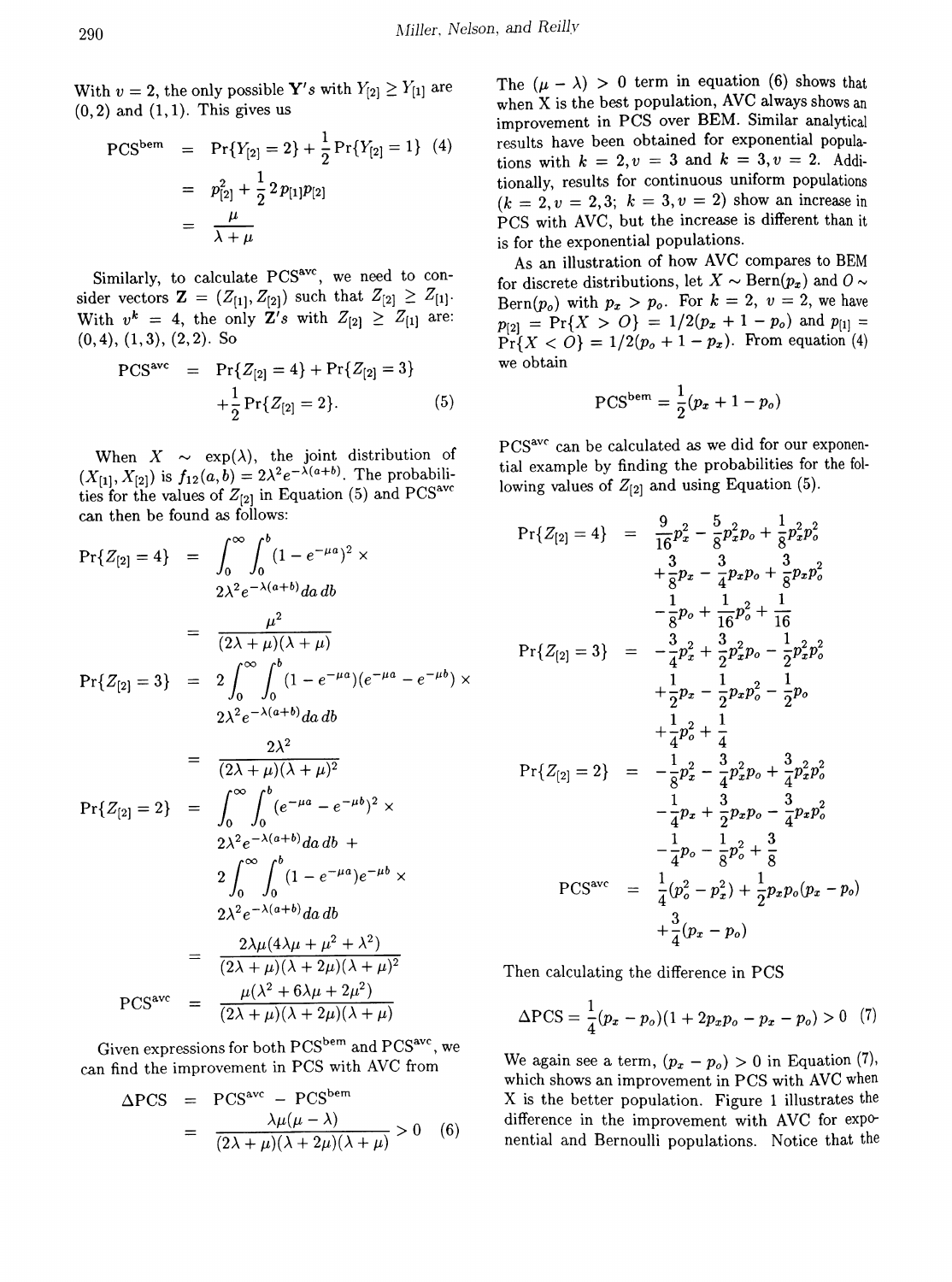

Figure 1: Exponential and Bernoulli Populations:  $k = 2, v = 2, p_x = \frac{7}{8}$ 

maximum improvement with AVC occurs at a  $\theta$  value between 2 and 3.

We have determined that the increase in PCS with AVC can be attributed to a subset of the total possible rank orders. Most rank orders result in the same conclusion with either BEM or AVC. For illustration consider  $k = 2$ . For any rank order with  $Z_{[2]} > v^2/2$ , AVC always makes the correct selection, however; for values of  $Z_{[2]}$  close to  $v^2/2$ , BEM can make an incorrect selection. We refer to such rank orders as a *gain.* Similarly, for rank orders with  $Z_{[2]} < v^2/2$ , AVC always makes an incorrect selection; however, for such values of  $Z_{[2]}$  close to  $v^2/2$ , BEM can make a correct selection. We refer to such a rank order as a *loss.*

Given a particular rank order, the probability of a gain (loss) is simply the fraction of the time AVC is correct and BEM is incorrect (BEM is correct and AVC is incorrect). The contribution to the overall PCS is then the probability of obtaining a particular rank order times the probability of the gain or loss with that rank order. Summing this contribution over all possible rank orders with a gain or loss provides an alternative way to quantify the difference in PCS between BEM and AVC. Calculations using this approach with exponential and continous uniform populations  $(k = 2, v = 2, 3; k = 3, v = 2)$ match results for finding the gain in PCS by taking PCS<sup>avc</sup> - PCS<sup>bem</sup>. Our conjecture is that we can systematically identify all rank orders with a gain or a loss and then group these gains and losses in some fashion to show the sum of the probabilties of the gains exceeds the sum of the probabilties of the losses.

#### 5 EMPIRICAL RESULTS

Due to the difficulty in calculating analytical results for even small *k* and *v,* analytical results were only presented for a single *k* and *v* over a range of values for  $\theta$ . The simulation results presented in this section, can easily show the relationship between PCSbem and PCS<sup>avc</sup> over a range of vectors and number of populations for a fixed  $\theta$ . Mirroring the analytical results already presented, Figures 2 - 4 illustrate the improvement in PCS with AVC for up to  $v = 50$  vectors for exponential and Bernoulli populations. All results are for 100,000 replications using a separate random number stream for each population and common random numbers for each set of distributions. The standard errors for PCS<sup>bem</sup> and PCS<sup>avc</sup> are approximately 0.0015. All runs were done using the LFC for BEM with  $\theta = 1.2$ . This was accomplished by fixing the parameter for one distribution and varying the other with increasing  $k$  to maintain a constant  $\theta$ . For the exponential populations  $\lambda = 1$  and for the Bernoulli populations  $p_x = 1/2$ .

Figure 2 clearly illustrates the improvement in PCS<sup>avc</sup> over PCS<sup>bem</sup> for 2 to 5 exponential populations. Likewise, Figure 3 shows similiar results for 2 and 3 Bernoulli populations. Figure 4 demonstrates the dependence of PCS<sup>avc</sup> on the underlying population distributions.



Figure 2: Exponential Populations,  $\theta = 1.2$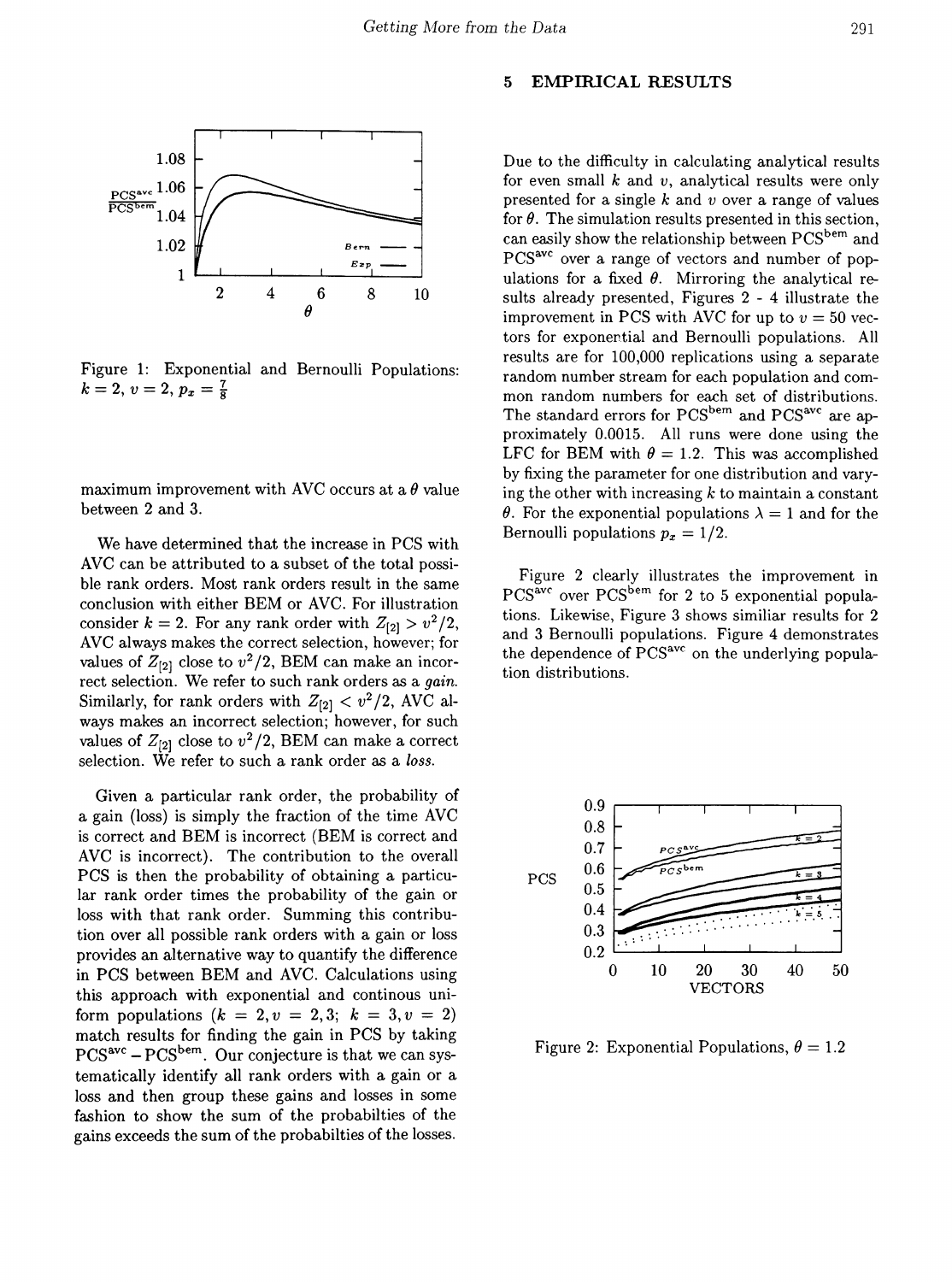

Figure 3: Bernoulli Populations,  $\theta = 1.2$ 



Figure 4: Exponential and Bernoulli Populations:  $k = 2$ ,  $\theta = 1.2$ 

These results clearly show an improvement in PCS with AVC for all values of k and *v* considered, and also clearly illustrate the dependence of PCS<sup>avc</sup> on the underlying population distributions.

# 6 POINT ESTIMATION

Although the focus of this paper is selecting the best population, a closely related problem is *estimation* of  $p_i = \Pr{\pi_i \text{ wins}}$ . If *v* vector observations are taken, then the natural point estimator associated with the BEM method is

$$
\widehat{p}_j = \frac{Y_j}{v}
$$

the fraction of wins out of *v* replications achieved by population j. It is well known that  $E[\hat{p}_i] = p_i$  and  $Var[\widehat{p}_j] = p_j(1-p_j)/v.$ 

The natural point estimator associated with the AVC method is

$$
\bar{p}_j = \frac{Z_j}{v^k}
$$

the fraction of wins out of  $v^k$  psuedoreplications achieved by population  $j$ , where the pseudoreplications are obtained by taking all combinations of  $k$ observations with one from each population. Clearly,  $E[\bar{p}_i] = p_i$ . Unfortunately, the variance of  $\bar{p}_j$  is quite complex. However, the following analysis shows that we should anticipate a variance reduction relative to  $Var[\hat{p}_i]$ .

To simplify the development from here on, suppose that we are trying to estimate  $p_1$ . Let

$$
h(X_{1i}, X_{2i}, \ldots, X_{ki}) = \prod_{\ell=2}^k \phi(X_{1i}, X_{\ell i})
$$

an indicator function that will take the value 1 only if  $X_{1i}$  is largest among  $(X_{1i}, X_{2i}, \ldots, X_{ki})$ . Then equation (1) can be rewritten as

$$
Z_1=\sum_{a_1=1}^v\sum_{a_2=1}^v\cdots\sum_{a_k=1}^vh(X_{1a_1},X_{2a_2},\ldots,X_{ka_k}).
$$

When written in this way we can verify that  $\bar{p}_1$  =  $Z_1/v^k$  is a *k-sample* U-statistic with kernel *h* of order  $(1, 1, \ldots, 1)$  (Randles and Wolfe 1979, pp. 104-109). We can show that

$$
\text{Var}[\widehat{p}_1] = \text{Var}[\bar{p}_1] + \text{E}\left[\text{Var}(\widehat{p}_1|\widehat{F}_1,\widehat{F}_2,\ldots,\widehat{F}_k)\right]
$$

where  $\hat{F}_j$  is the empirical cdf of the  $X_{ji}$ . This shows that  $Var[\bar{p}_1] \leq Var[\hat{p}_1]$ . But how much variance reduction should we expect?

Since  $\bar{p}_1$  is a U-statistic, its asymptotic distribution (as  $v$  goes to infinity) is known. Specifically,

$$
\sqrt{kv}(\bar p_1-p_1)\Longrightarrow \text{N}(0,\sigma^2_{\rm ave})
$$

where  $\sigma_{\text{avc}}^2$  depends on the distribution of the  $X_{ji}$ , but is much less complicated than the finite-sample variance.

To compare  $\bar{p}_1$  to  $\hat{p}_1$ , we note that

$$
\sqrt{kv}(\widehat{p}_1-p_1)\Longrightarrow \text{N}(0,\sigma_{\text{bem}}^2)
$$

where  $\sigma_{\text{bem}}^2 = kp_1(1 - p_1)$ . Therefore, a ratio of  $\sigma_{\text{ave}}^2/\sigma_{\text{bem}}^2 < 1$  implies that  $\bar{p}_1$  is asymptotically superior to  $\hat{p}_1$ . Table 1 shows one such calculation for exponential populations with  $\lambda_1 = 1.0, \lambda_2 = \cdots =$  $\lambda_k = 0.99$  (we have changed the problem slightly in that a smaller performance measure is considered better, allowing us to exploit the fact that the minimum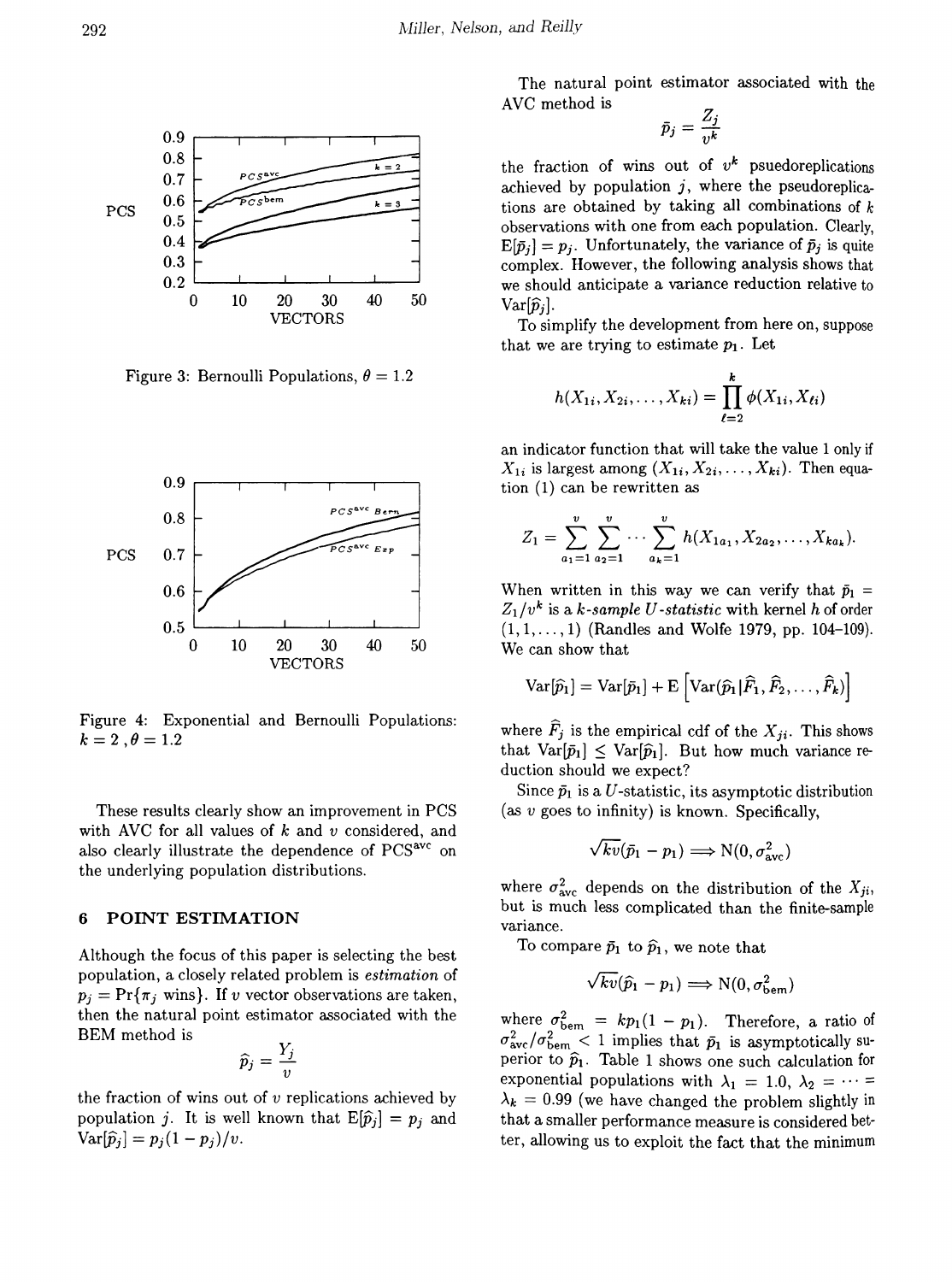of exponentially distributed random variables is also exponentially distributed).

The table shows a substantial variance reduction for  $\bar{p}_1$ , increasing to a limit of 50% as the number of populations to compare gets large (the limit of 1/2 holds for exponential distributions with any parameters). Thus, when there are more populations, making the comparison problem harder, the payoff is largest.

Table 1: Ratio of the Asymptotic Variances of Estimators for  $p_1$ 

| k.             | $\sigma^2_{\rm ave}/\sigma^2_{\rm bem}$ |
|----------------|-----------------------------------------|
| 2              | 0.667                                   |
| 3              | 0.600                                   |
| $\overline{4}$ | 0.572                                   |
| 5              | 0.556                                   |
| 10             | 0.527                                   |
| 20             | 0.513                                   |
| 100            | 0.503                                   |
|                | 0.500                                   |

### 7 CONCLUDING REMARKS

When trying to pick the best system out of  $k$  systems, there are many instances when this selection should be based on one-time performance rather than longrun average performance. Multinomial selection procedures provide a framework for defining such a problem, and Procedure BEM is the classical approach for solving it. Procedure AVC is an alternative approach designed to obtain a higher PCS by performing all possible comparisons across all systems for a given set of system performance data. Construction of procedure AVC closely follows that of BEM allowing researchers to easily move from a standard approach to our new approach.

Given fixed values of  $k$ ,  $P^*$ , and  $\theta^*$ , we conjecture that  $PCS<sup>ave</sup> \geq PCS<sup>bem</sup>$ . An interesting question is how many fewer replications are needed for an AVClike procedure to perform just as well as BEM. Table 2 presents some preliminary comparisons of the minimum number of independent replications needed to achieve a given  $P^*$  for AVC and BEM. Values for BEM are taken from Bechhofer, Santner, and Goldsman (1995). The AVC values are from simulations (10,000 replications) using exponential populations under the LFC for BEM. As  $P^*$  increases and the difference between the best population and the other

populations decreases, we see a more dramatic reduction in the number of vector observations needed with AVC to achieve the same  $P^*$ .

Table 2: Minimum *v* with AVC and BEM

|              |         | .90<br>$=$ |     | $=.95$ |     |
|--------------|---------|------------|-----|--------|-----|
| k            |         | avc        | bem | avc    | bem |
| $\mathbf{2}$ | $2.0\,$ | 12         | 15  | 19     | 23  |
|              | 1.2     | 116        | 199 | 128    | 327 |
| 3            | $2.0\,$ | 21         | 29  | 33     | 12  |

#### ACKNOWLEDGMENTS

Dr. Nelson's work was partially supported by National Science Foundation Grant No. DMI-9622065.

## **REFERENCES**

- Bechhofer, R. E., S. Elmaghraby, and N. Morse. 1959. A single-sample multiple-decision procedure for selecting the multinomial event which has the highest probability. *Annals of Mathematical Statistics 30:102-119.*
- Bechhofer, R. E., T. Santner, and D. Goldsman. *1995. Design and analysis of experiments for statistical selection, screening and multiple comparisions.* New York: John Wiley & Sons, Inc.
- Kesten, H., and N. Morse. 1959. A property of the multinomial distribution. *Annals of Mathematical Statistics 30:120-127.*
- Randles, R. H., and D. A. Wolfe. 1979. *Introduction to the theory of nonparametric statistics.* New York: John Wiley.

### AUTHOR BIOGRAPHIES

J.O. MILLER is a Major in the United States Air Force and a Ph.D. student in the Department of Industrial, Welding and Systems Engineering at The Ohio State University. His research interests include simulation, stochastic processes, and ranking and selection.

BARRY L. NELSON is an associate professor in the Department of Industrial Engineering and Management Sciences at Northwestern University. He is interested in the design and analysis of computer simulation experiments, particularly statistical efficiency, multivariate output analysis and input modeling. He